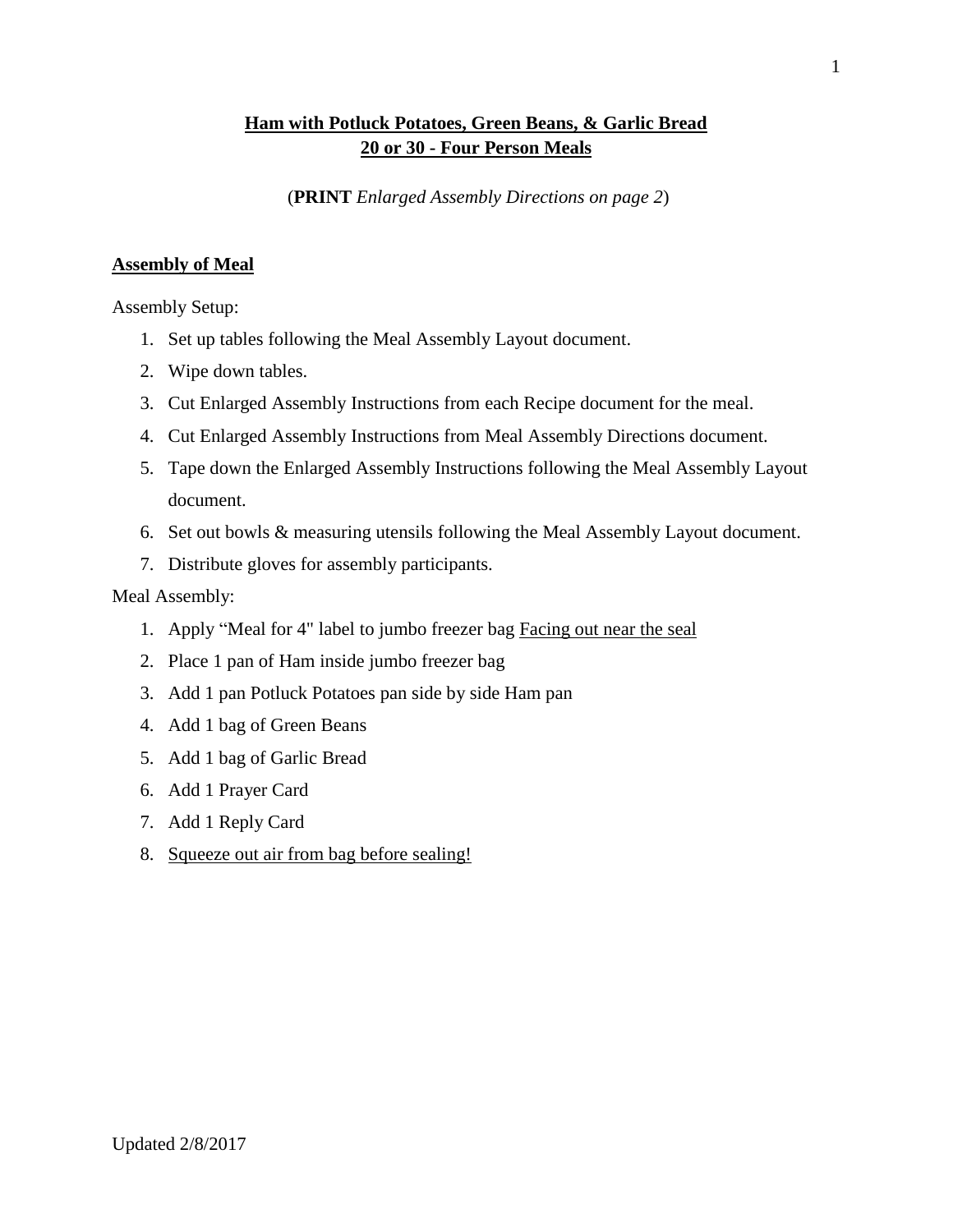**Assembly of Meal**

1. Apply "Meal for 4" label to facing out near the seal

- - - - - - - - - - - - - - - - - -

2. Place 1 pan of Ham inside jumbo freezer bag

 $X - - - - - - - - - - - - - -$ 

3. Add 1 Potluck Potatoes pan side by side Ham pan

- - - - - - - - - - - - - - - - - -

4. Add 1 bag of Green Beans

- - - - - - - - - - - - - - - - - -

5. Add 1 bag of Garlic Bread